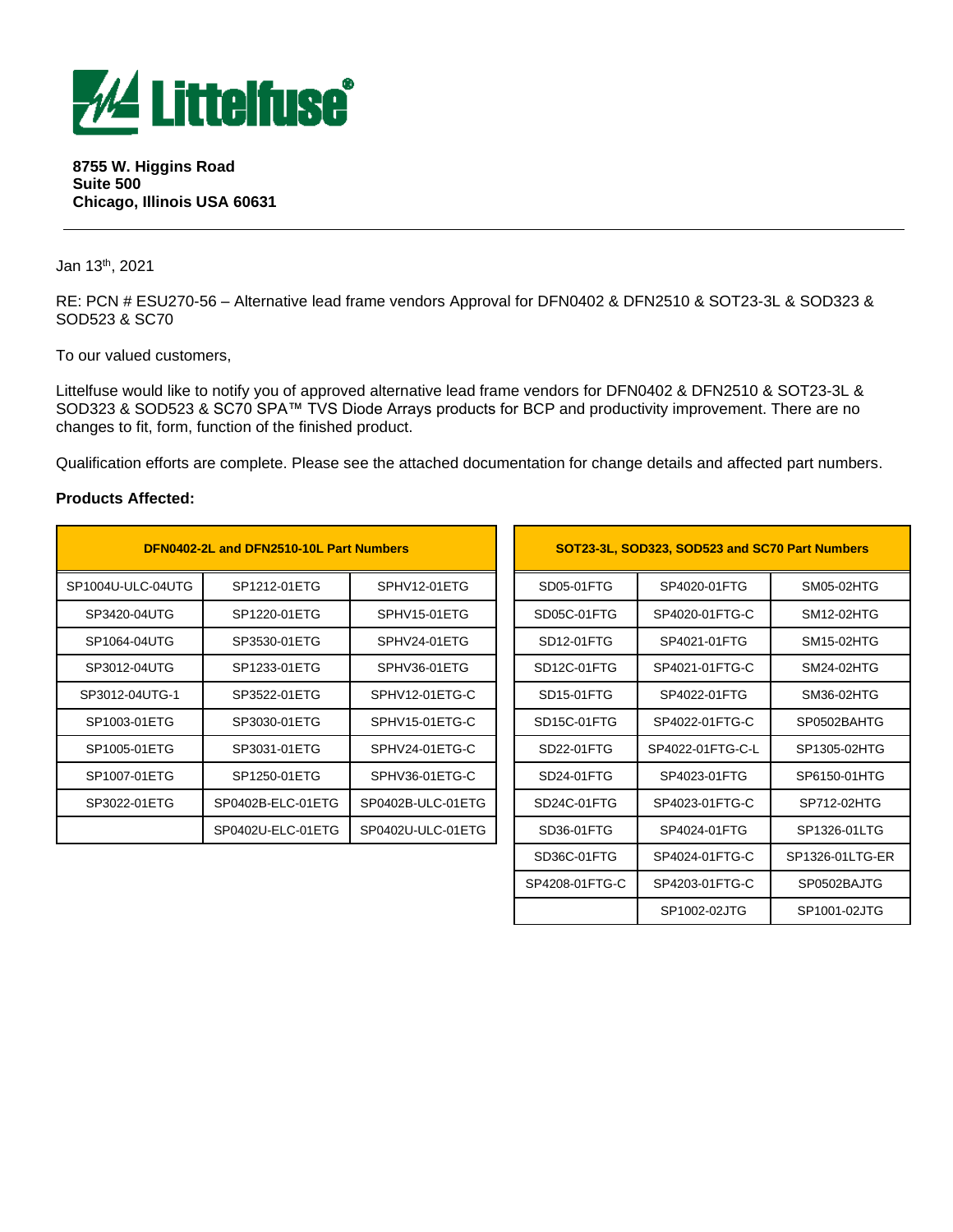

**8755 W. Higgins Road Suite 500 Chicago, Illinois USA 60631**

All affected products have been fully qualified in accordance with established performance and reliability criteria. The attached pages summarize the qualification results. Full qualification data and/or samples will be available upon request.

**Form, fit, function changes: None Part number changes: None Effective date: April 13 th , 2021 or sooner Replacement products: N/A Last time buy: N/A** 

This notification is for your information and acknowledgement. If you have any other questions or concerns, please contact Sophia Hu, Assistant Product Manager.

We value your business and look forward to assisting you whenever possible.

Best Regards,

Sophia Hu

TVS Diode Array Assistant Product Manager Semiconductor Business Unit, Wuxi, China

+86 510 85277701 – 7653

[Shu@littelfuse.com](mailto:Shu@littelfuse.com)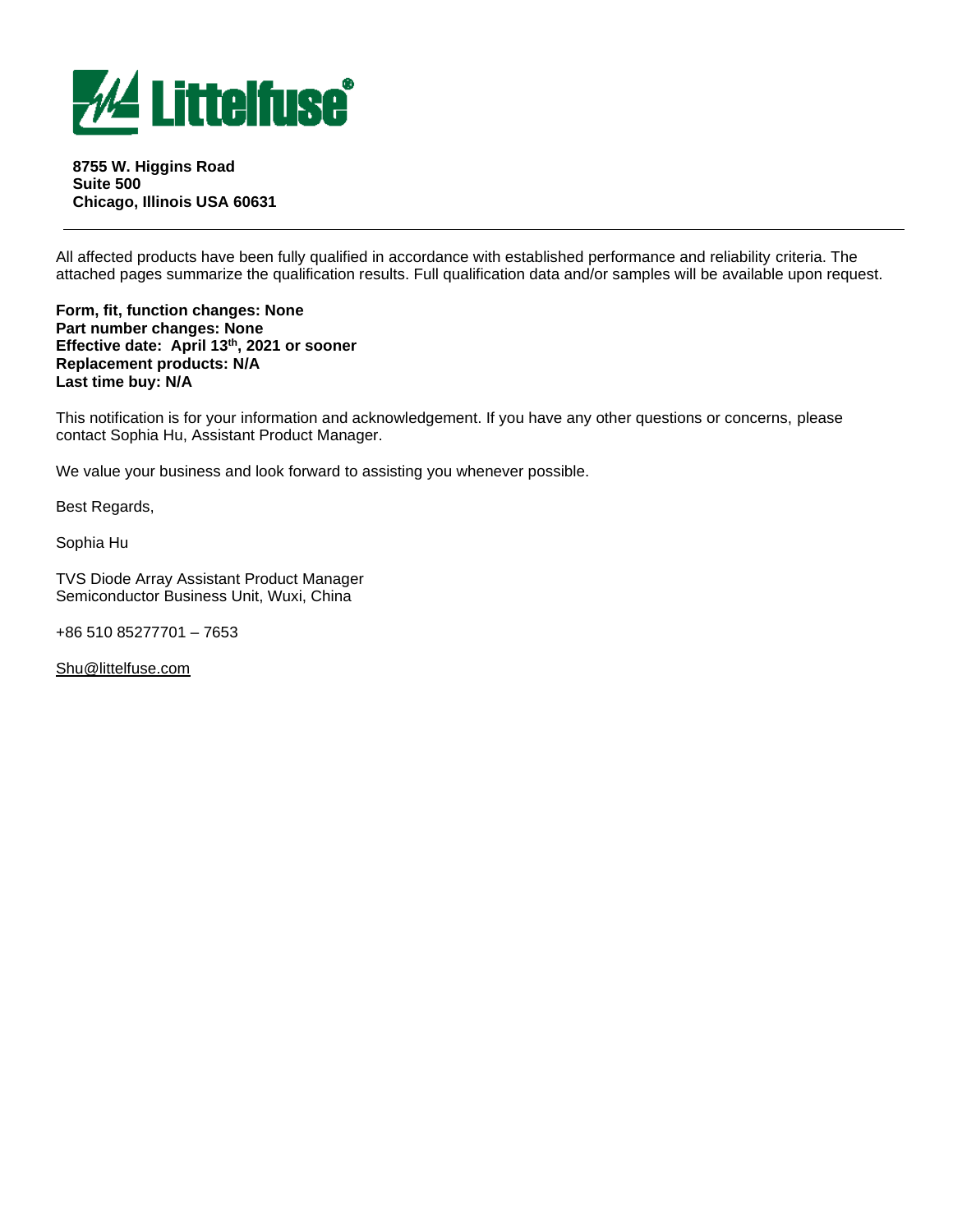

**Customer Acknowledgement of Receipt:** Littelfuse requests you acknowledge receipt of this PCN. In your acknowledgement, you can grant approval or request additional information. Littelfuse will assume the change is acceptable if no acknowledgement is received within 30 days of this notice. Lack of any additional response within 90 days of PCN issuance further constitutes acceptance of the change.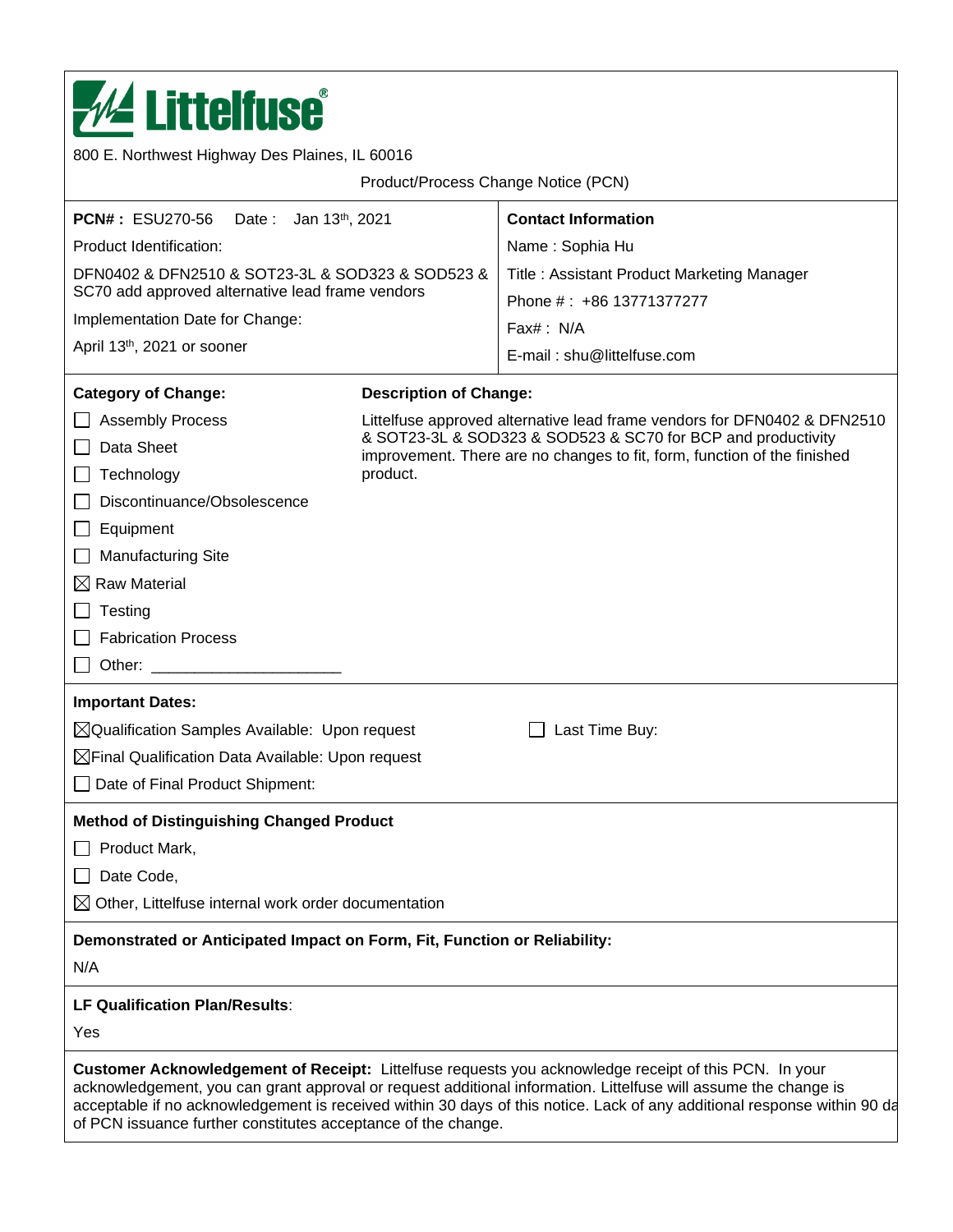

# **PCN Report**

# **ETR # Various**

| <b>Prepared By</b> | : Jia Zhu-Product Manager, Jordan Hsieh-Product Engineering Manager,<br>Raider Chen-Product Engineer, Sophia Hu-Associate Product Manager |
|--------------------|-------------------------------------------------------------------------------------------------------------------------------------------|
| Date               | : 2021/1/11                                                                                                                               |
| <b>Device</b>      | : SPA products                                                                                                                            |
| <b>Revision</b>    | : A                                                                                                                                       |

# **1.0 Objective:**

 The purpose of this project is to qualify alternative lead frame suppliers for SPA products. Succeeding pages summarize the physical, electrical and reliability test performed in qualification lots.

#### **2.0 Applicable Devices:**

#### **2.1 DFN0402-2L and DFN2510-10L Part Numbers**

| DFN0402-2L and DFN2510-10L Part Numbers |                   |                   |  |  |  |  |
|-----------------------------------------|-------------------|-------------------|--|--|--|--|
| SP1004U-ULC-04UTG                       | SP1212-01ETG      | SPHV12-01ETG      |  |  |  |  |
| SP3420-04UTG                            | SP1220-01ETG      | SPHV15-01ETG      |  |  |  |  |
| SP1064-04UTG                            | SP3530-01ETG      | SPHV24-01ETG      |  |  |  |  |
| SP3012-04UTG                            | SP1233-01ETG      | SPHV36-01ETG      |  |  |  |  |
| SP3012-04UTG-1                          | SP3522-01ETG      | SPHV12-01ETG-C    |  |  |  |  |
| SP1003-01ETG                            | SP3030-01ETG      | SPHV15-01ETG-C    |  |  |  |  |
| SP1005-01ETG                            | SP3031-01ETG      | SPHV24-01ETG-C    |  |  |  |  |
| SP1007-01ETG                            | SP1250-01ETG      | SPHV36-01ETG-C    |  |  |  |  |
| SP3022-01ETG                            | SP0402B-ELC-01ETG | SP0402B-ULC-01ETG |  |  |  |  |
|                                         | SP0402U-ELC-01ETG | SP0402U-ULC-01ETG |  |  |  |  |

#### **2.2 SOT23, SOD323, SOD523 and SC70-3L Part Numbers**

| SOT23-3L, SOD323, SOD523 and SC70 Part Numbers |                  |                 |  |  |  |  |
|------------------------------------------------|------------------|-----------------|--|--|--|--|
| SD05-01FTG                                     | SP4020-01FTG     | SM05-02HTG      |  |  |  |  |
| SD05C-01FTG                                    | SP4020-01FTG-C   | SM12-02HTG      |  |  |  |  |
| SD12-01FTG                                     | SP4021-01FTG     | SM15-02HTG      |  |  |  |  |
| SD <sub>12</sub> C-01FTG                       | SP4021-01FTG-C   | SM24-02HTG      |  |  |  |  |
| SD15-01FTG                                     | SP4022-01FTG     | SM36-02HTG      |  |  |  |  |
| SD15C-01FTG                                    | SP4022-01FTG-C   | SP0502BAHTG     |  |  |  |  |
| SD22-01FTG                                     | SP4022-01FTG-C-L | SP1305-02HTG    |  |  |  |  |
| SD24-01FTG                                     | SP4023-01FTG     | SP6150-01HTG    |  |  |  |  |
| SD24C-01FTG                                    | SP4023-01FTG-C   | SP712-02HTG     |  |  |  |  |
| SD36-01FTG                                     | SP4024-01FTG     | SP1326-01LTG    |  |  |  |  |
| SD36C-01FTG                                    | SP4024-01FTG-C   | SP1326-01LTG-ER |  |  |  |  |
| SP4208-01FTG-C                                 | SP4203-01FTG-C   | SP0502BAJTG     |  |  |  |  |
|                                                | SP1002-02JTG     | SP1001-02JTG    |  |  |  |  |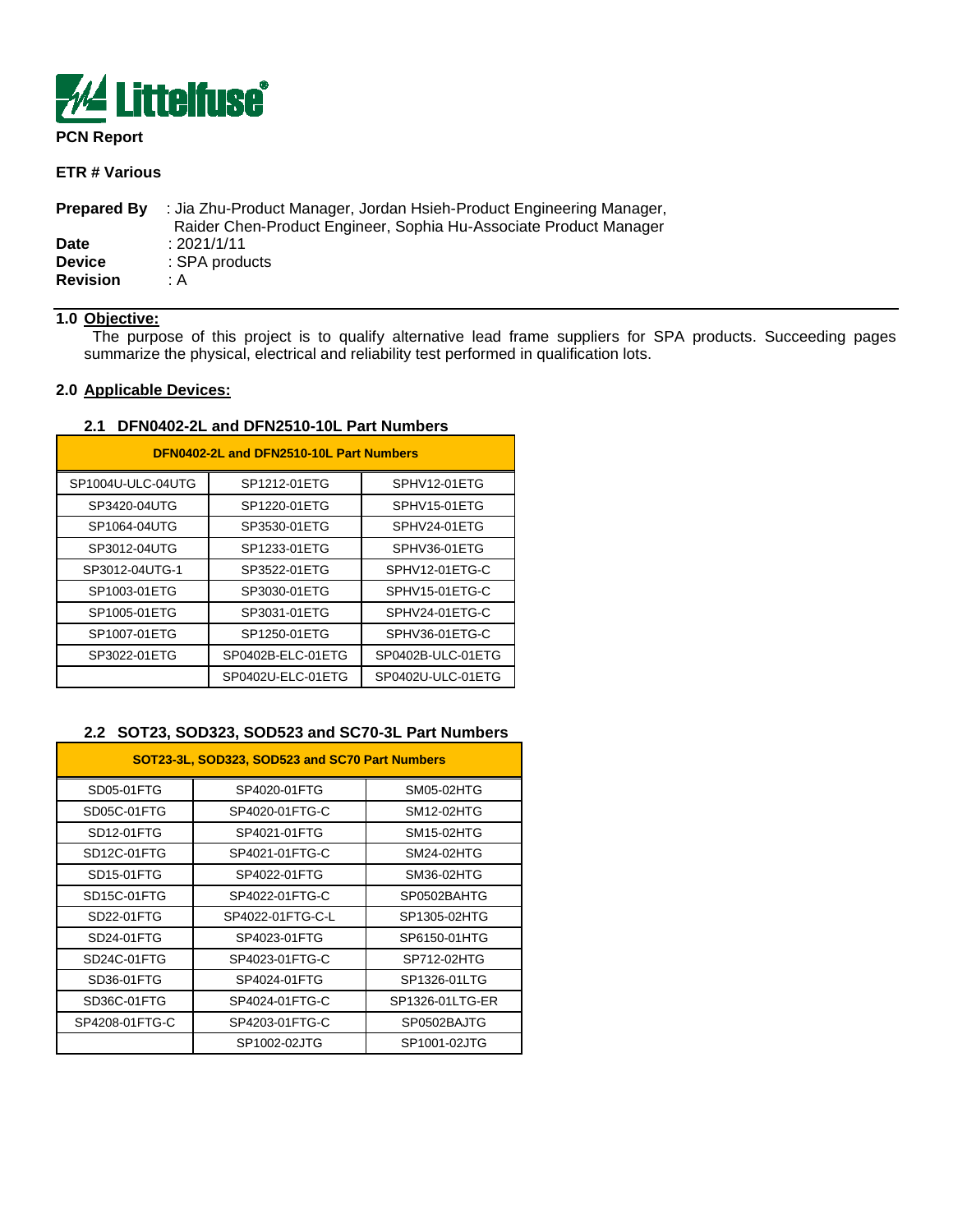

# **3.0 Assembly, Process & Material Differences/Changes:**

- 3.1 Assembly Changes No change of assemble process.
- 3.2 Process Changes No change of process method.
- 3.3 Material Change No change of material.

#### **4.0 Packing Method**

No change of packing method.

#### **5.0 Physical Differences/Changes:**

No change of this item.

#### **6.0 Reliability Test Results Summary:**

#### 6.1 **DFN0402-2L and DFN2510-10L summary report:**

| <b>Test Items</b>                | <b>Condition</b>                                                   | S/S                         | <b>Results</b> | ETR#             |
|----------------------------------|--------------------------------------------------------------------|-----------------------------|----------------|------------------|
| Pre-conditioning (PC)            | JESD22-A113                                                        | 308 each lot                | Upon request   |                  |
| DC Blocking (HTRB)               | Bias = VRWM, $Ta = 150^{\circ}C$ ,<br>Duration $= 1008$ Hours      | 77 each lot<br>Upon request |                |                  |
| Temperature Cycle (TC)           | $Ta = -55^{\circ}C$ to $+150^{\circ}C$ , Duration =<br>1000 Cycles | 77 each lot                 | Upon request   | 139830<br>139834 |
| Temperature/Humidity (H3TRB)     | $Ta = 85^{\circ}C$ , 85% RH, Bias =<br>VRWM, Duration = 1008 Hours | 77 each lot<br>Upon request |                | 149781<br>148212 |
| Autoclave (AC)                   | $Ta = 121^{\circ}C$ , 100%RH, 2ATM,<br>Duration $= 96$ Hours       | 77 each lot                 | Upon request   | 152497<br>152629 |
| Resistance to Solder Heat (RSH)  | 260°C, 10 sec, M-2031                                              | 10 each lot                 | Upon request   | 152635<br>152659 |
| Moisture Sensitivity Level (MSL) | Per Jedec J-STD-020D Level 1                                       | 308 each lot                | Upon request   |                  |
| Solderability (SD)               | ANSI-J-STD-002                                                     | 10 each lot                 | Upon request   |                  |